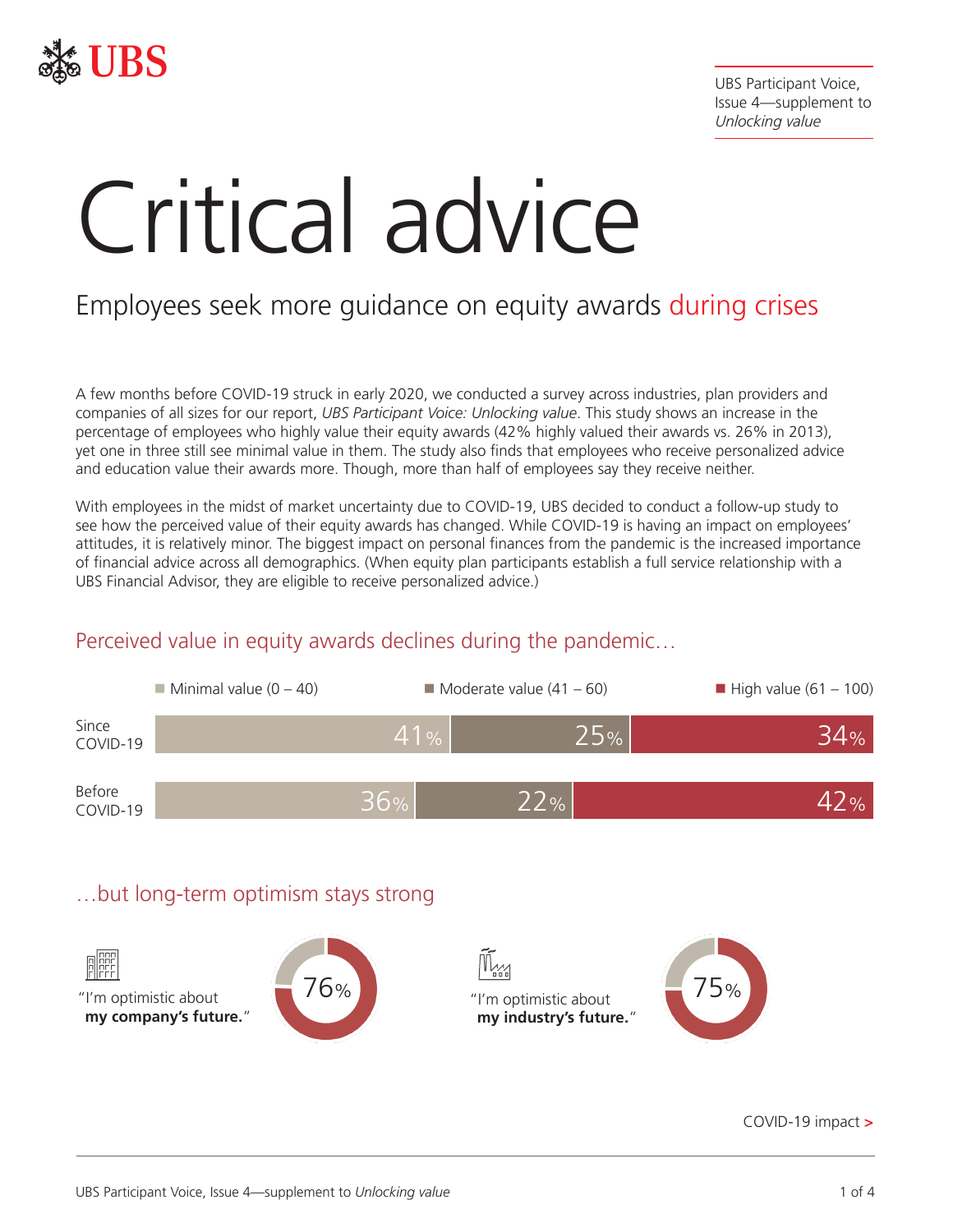# Half have sold company stock as a result of COVID-19-related volatility…



Men, younger generations and wealthier employees are more likely to sell



# …and most sellers regret it

**59 %** regret selling company stock<br>
Men, younger generations and wealthier employees are more likely to regret their actions



The importance of advice **>**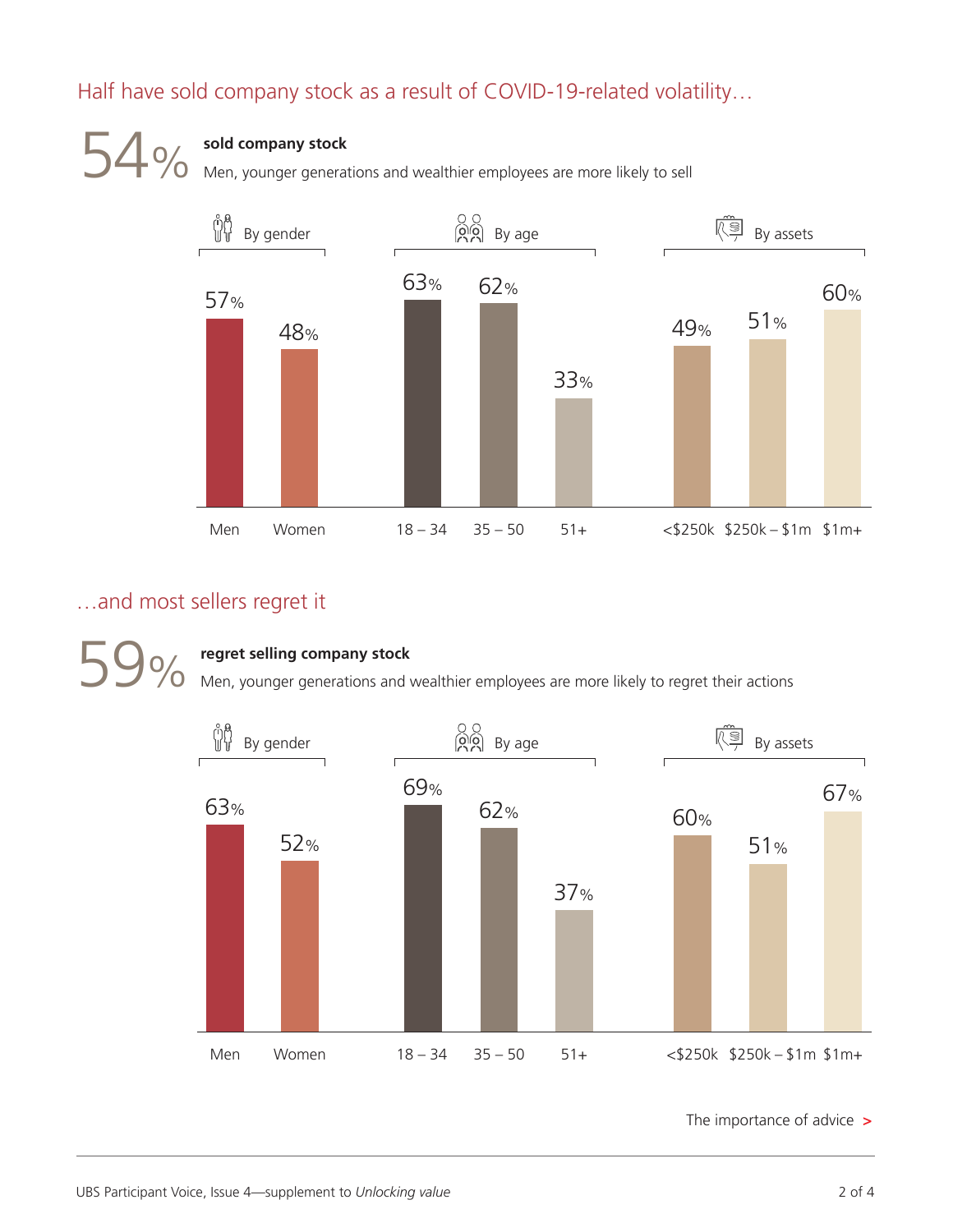Employees are looking for more financial guidance during the crisis, regardless of age, gender or assets



# Working with an advisor boosts financial confidence

are more interested in **working with an advisor** 60%

"I'm very confident about **achieving my goals.**"

74% Those **with** an advisor

vs.

44% Those **without** an advisor

"I'm very confident in my **equity award decisions.**"

67% Those **with** an advisor

vs. VS.

> 47% Those **without** an advisor